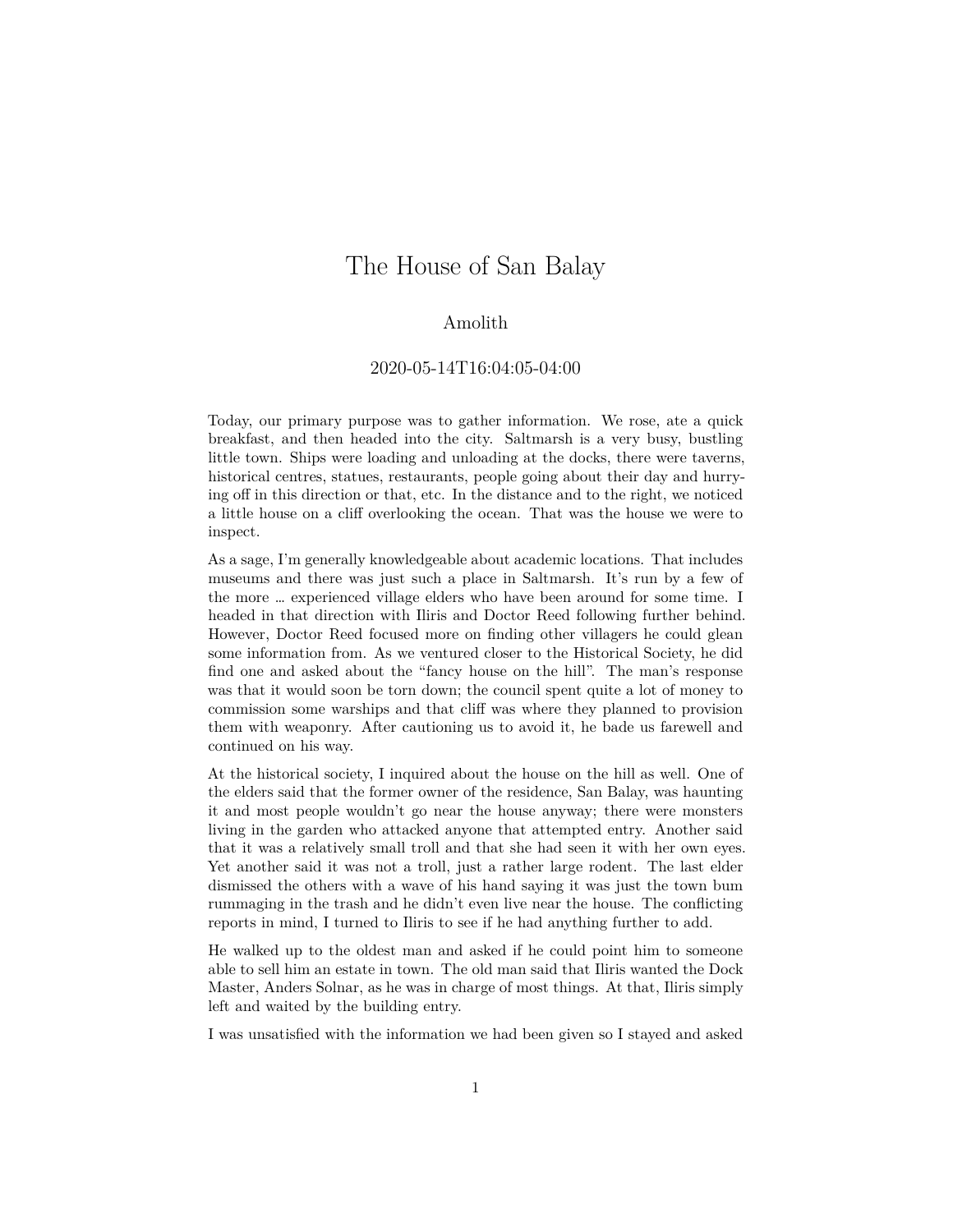a few more questions about San Balay himself. He came into the town and took up residence in an apartment for a *long* time. No one knew anything about him, he never talked to anyone, and no one could figure out what he did for a living. One day, he plopped down a ton of money to buy the house in the hill, moved in, and no one ever heard from him after. He occasionally came into town for food but nothing else. He hadn't been seen in five years so everyone assumes he is dead. Thanking the old ones for their help Dr. Reed and I join Iliris outside the building.

By that time, it was midday and the town was still busy. Iliris suggested that Dr Reed hide his armour and I hide my quarterstaff. After doing so, he cryptically bade us follow him, fluffing up his coat and donning an air of importance. He took off in the direction of the dock where we were directed to a fancy, very ornamental ship that looked as if it had been repurposed for an office.

Remaining puffed up, Iliris approached Solnar saying that he wanted to buy property here and he already owned estates in Neverwinter, Waterdeep, and a number of other cities. The Dockmaster stroked his beard, eyed Iliris's gilded coat, and said that they had previously planned to demolish it but they were open for negotiation. Iliris replied by saying that his company was looking to expand their business to the city, to which said that things can be negotiated and that the house is available for a price; they could part with it for 30,000 gold pieces. Iliris asked if there was anything he should know about it before making his counteroffer. Solnar replied saying that there were local children's stories about it but brushed the question off. Negotiations continued as they discussed prices, local opinion, what would be required for it to be liveable, and so on. Iliris concluded the discussion by saying that he and his two associates (Dr. Reed and I) would go by the estate to determine its value for themselves. In the ensuing discussion, the dock master said that there was a back door and that we should be wary of the garden; a group of weasels had taken up residence in the vicinity. Thanking him for his time, we took our leave.

We set off for the residence and, on the way, came upon another house inhabited by a Minotaur. Dr. Reed and I entered, intending to inquire a bit more about the house; he lived closer than anyone else so he surely must have had some good information. As we went to walk through the doorway, an old friend of mine, Arrod the Silent, appeared beside me. There was no sound so, having already turned back inside, the Minotaur didn't notice. The rest of us, however, were startled but we didn't want to alarm our host and acted as if he had been with us the whole time. The whole encounter was rather awkward and we didn't learn much. After leaving, Iliris roughly confronted Arrod and demanded to know who he was. I hadn't seen him for many years and wasn't sure myself so I did my best to explain.

Arrod hailed from the Town of Old Host, a hub for adventurers in the Kingdom of Dugall. He and his friends grew up seeing brave men and women set out on their journeys and witnessed them returning to a comfortable life of wealth and fame. Fuelled by these tales of renown, they made a pact to do the same